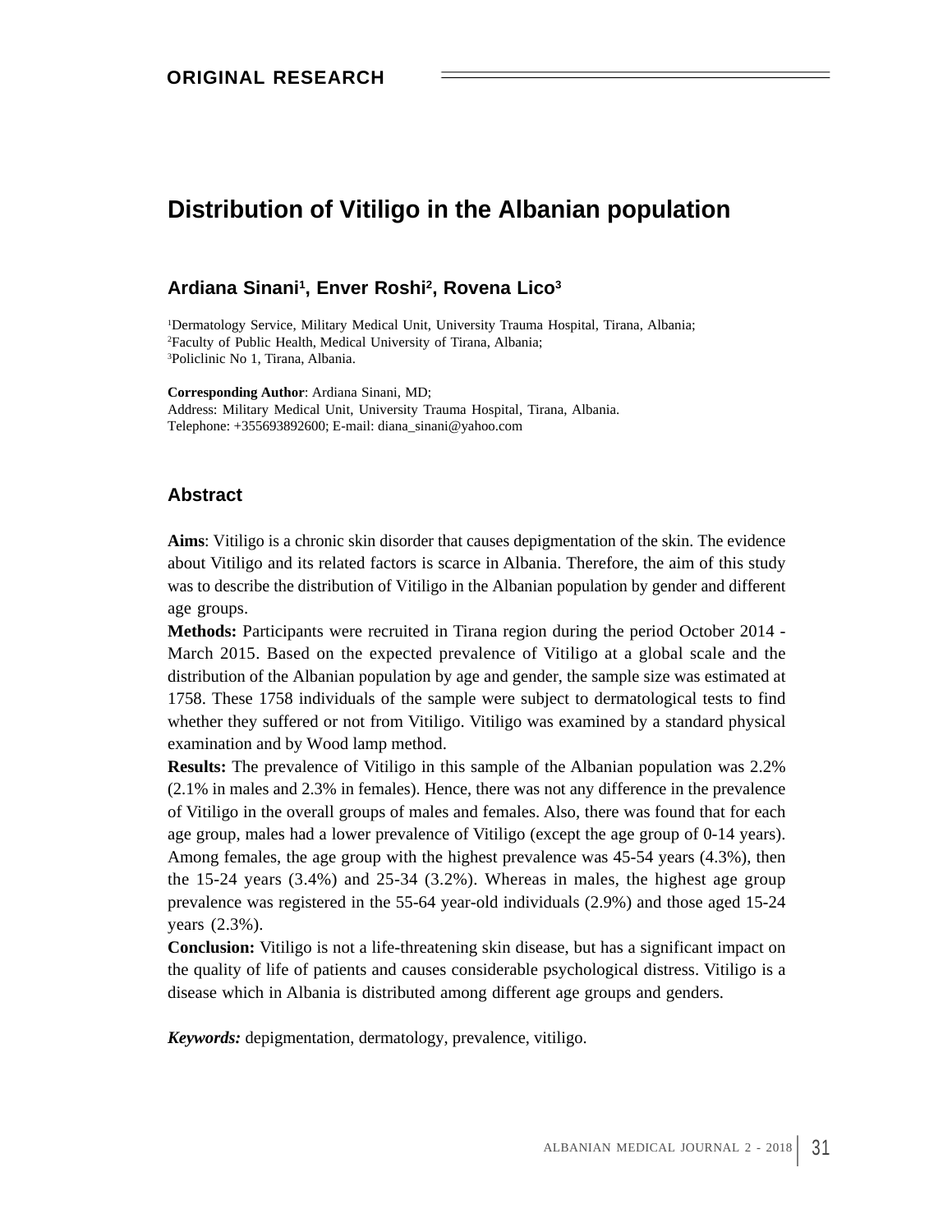absence of pigmentation in affected areas. Even though most people with vitiligo are in good general health, they face a greater risk of having other diseases such as diabetes, thyroid disease, pernicious Measuring of impact of the dermatological diseases anaemia (B12 deficiency), adrenal gland disease on the life quality is useful for some reasons: it

a variable frequency ranging from 0.38% to 2.9%, doctor-patient communication and also helps the which varies according to the region studied (1). The management of these diseases including evaluation average age of onset of the disease is around the of the risk/benefits of alternative therapeutic second and the third decade of life (2). Adults and children of both genders are equally affected but The purpose of this study was to describe the some studies show a slight prevalence of major distribution of Vitiligo in the Albanian population. cases in females, probably due to negative psychosocial consequences caused by this skin disease individuals affected by Vitiligo according to their (3,4). However, this result is not considered statistically important because some studies show was to describe the affected individuals according similar rates for both genders (5). The place of onset and distribution of lesions in the skin varies according to age and region of the studied populations, but the **Methods** most affected sites are, respectively, the head, limbs and trunk, and less affected areas are the mucosal areas (1). The chronic nature of the disease, long term treatment, lack of an effective uniform therapy and the unexpected progress are commonly very demoralizing for the patients who suffer from

According to the World Health Organization (WHO), quality of life (QL) is defined as a perce ption of individuals, values and life position in the context of cultural systems in which they live in relation to their purposes, hopes, concerns and standards they should have. Vitiligo has a negative well as place of residence of the subjects affected impact for quality of life of the affected individuals (6). from Vitiligo. Dermatological diseases do not involve any direct threats to life, but their chronic and sometimes

**Introduction incurable character has a powerful negative impact** Vitiligo is an acquired chronic depigmentation disease in the quality of life and almost in all life aspects of of the skin. It causes loss of pigment on affected the patients affected (7). Dermatological diseases areas of the skin or mucosae and is characterised affect patients in a multi-dimensional way, starting by milk white, nonscaly with distinct margins. Vitiligo from the emotional aspects to social activities. is supposed to be a multi-factorial disease in which Definition of the life quality of individuals affected melanocits are destroyed and this results in the from the skin diseases is complex. Nonetheless, there has been devoted a large effort in all medical sciences to achieve valuable results to treat and increase the quality of life of those individuals.

and alopecia areata (1). allows patients to express their feelings and concerns and alopecia areata (1). The diagnosis is primarily clinical. This disease has to their doctors, and this is a way that improves the protocols(treatment regimens) (8).

> More specifically, this study aimed at describing the age-group and gender distribution. Also, an objective to the perception of life quality.

### **Methods**

Vitiligo. examination using the Wood lamp too. In these 39 This study included 1758 individuals who showed up at the Dermatolgy Service of the Military Hospital in Tirana, Albania, during the period October 2014 - March 2015. All these individuals were examined for the presence of Vitiligo. Overall, 39 cases with Vitiligo were diagnosed through the physical standard patients diagnosed with Vitiligo there were applied structured questionnaires which consisted of two parts:  $\blacksquare$ 

> · Assessment of socio-demographic chara cteristics: age-group, gender, educational level, as from Vitiligo.

· Assessment of the quality of life index (DLQI).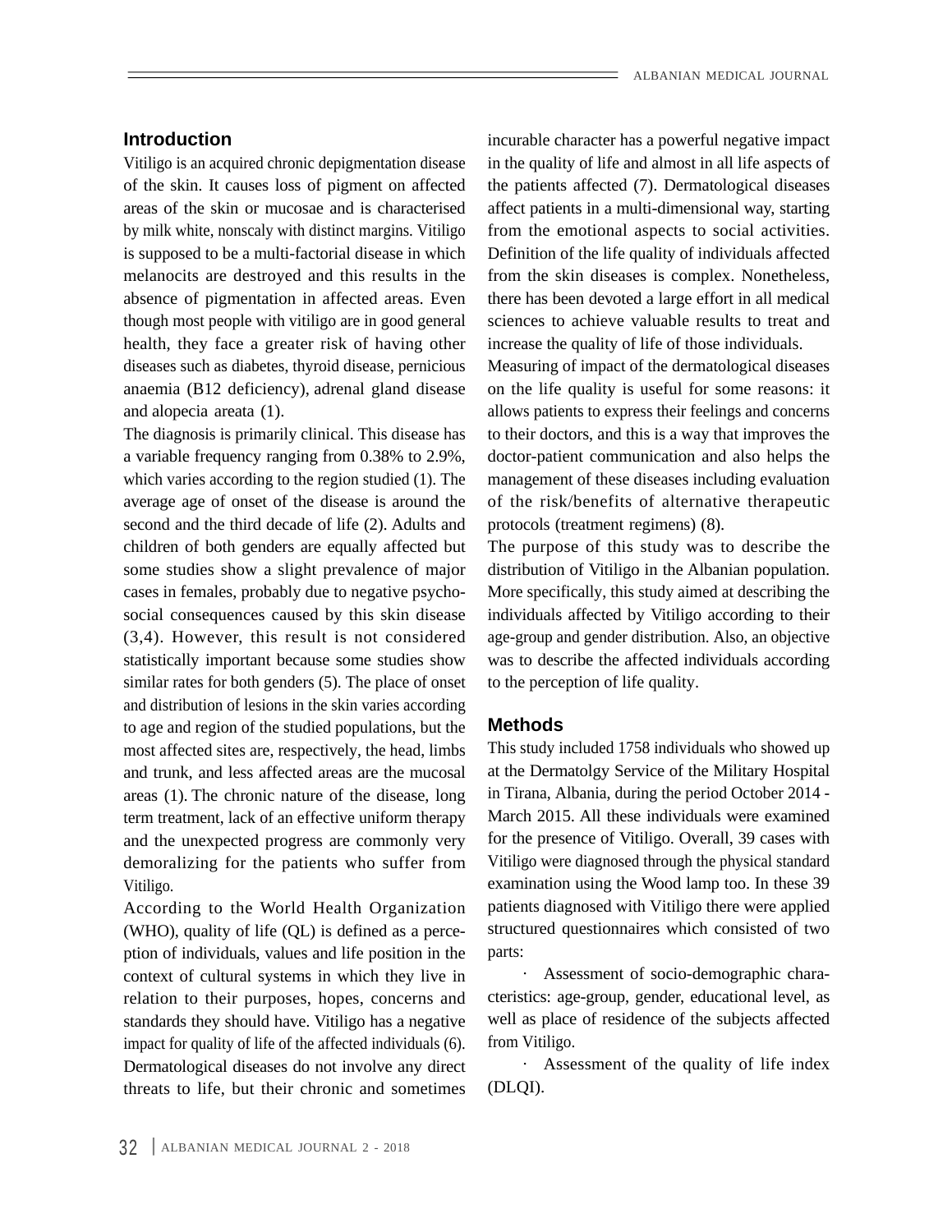The DLQI is the most frequently used instrument permission of Cardiff University, UK.

To calculate the index of dermatological life quality, system: not at all (0), a little, fair, very, it does not fit me, yes (3). Statistical analysis was performed through Statistical

Data obtained were entered into Excel program and Package SPSS, version 19.0. then were transferred to SPSS in order to be subject to the statistical analysis. **Example 3 Results Results** 

Data were calculated and presented in the form of

For categorical data such as gender, educational level, living place, Vitiligo characteristics and among the age groups of 55-64 years and 0-14 years.

in studies of randomised controlled trials in distribution frequencies were calculated, expressed dermatology. In our study, the DLQI was used with in absolute numbers and their respective percenanswers related to the life quality, the relevant tages.

the answers given by the subjects about the related characteristics and Vitiligo was assessed by use of questions were assessed under the following scoring the chi-square test. A p-value of  $p\leq 0.05$  was defined The association between socio-demographic as statistically significant.

Package SPSS, version 19.0.

### **Results**

summary tables and relevant charts. lence of Vitiligo compared to males (excluding the For continuous data such as the age, the standard age group of 55-64 years old). The highest deviation and means were calculated while the prevalence for females was noted among the age median was also calculated for the dermatological group of 45-54 years old, followed by individuals life quality. aged 15-24 years and those 25-34 years old. Table 1 indicates that females had a higher preva-Meanwhile, a higher prevalence in males was noted

**Table 1. Distribution of individuals affected from Vitiligo according to their gender and age-group**

| Age group    | <b>Male</b> | Female | <b>Total</b> |
|--------------|-------------|--------|--------------|
| $0 - 14$     |             |        |              |
| $15 - 24$    |             |        |              |
| $25-34$      |             |        |              |
| 35-44        |             |        |              |
| 45-54        |             |        |              |
| 55-64        |             |        |              |
| 65-74        |             |        |              |
| <b>Total</b> |             |        |              |

females affected by Vitiligo than males. Adults and

Of the 39 patients taken into consideration in this children of both sexes are equally affected by research study, 22 (56.4%) were females and 17 vitiligo, although females go more often for (43.6%) were males (Figure 1). dermatological visits (regarding vitiligo) than males. Figure 1 shows that from the sample of 1758 This is probably due to the wider social individuals included in the study, there were more consequences on women and girls affected by this pathology (3,9).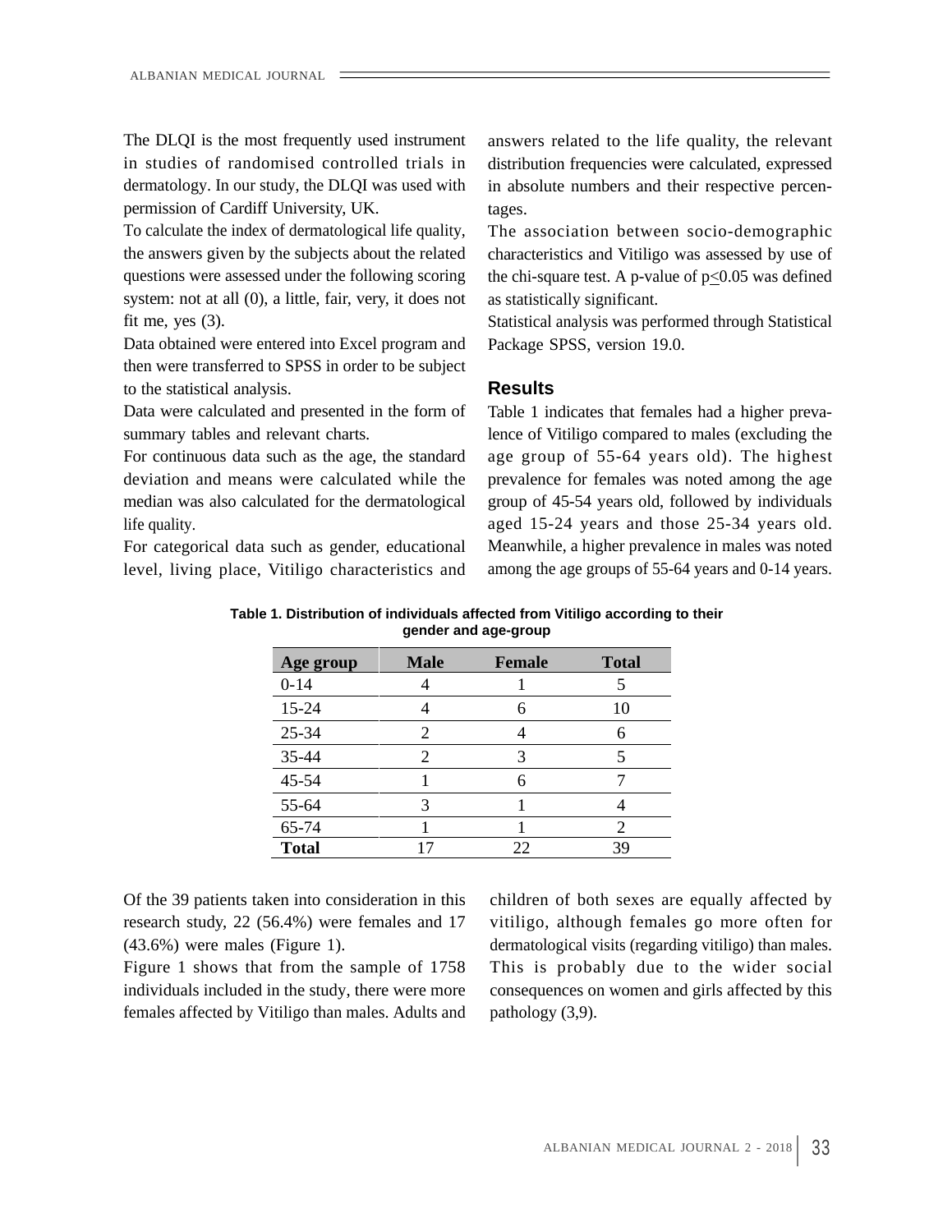

**Figure 1. Distribution of Vitiligo according to gender**

**Table 2. Distribution of Vitiligo according to age and gender**

| Age          | <b>Male</b> $(\frac{6}{6})$ | Female $(\% )$ | Total $(\% )$ |
|--------------|-----------------------------|----------------|---------------|
| $0 - 14$     | 4(23.5)                     | 1(4.5)         | 5(12.8)       |
| 15-24        | 4(23.5)                     | 6(27.3)        | 10(25.6)      |
| 25-34        | 2(11.8)                     | 4(18.2)        | 6(15.4)       |
| 35-44        | 2(11.8)                     | 3(13.6)        | 5(12.8)       |
| 45-54        | 1(5.9)                      | 6(27.3)        | 7(17.9)       |
| 55-64        | 3(17.6)                     | 1(4.5)         | 4(10.3)       |
| 65-74        | 1(5.9)                      | (4.5)          | 2(5.1)        |
| <b>Total</b> | 17(100)                     | 22(100)        | 39(100)       |

Females affected by Vitiligo are in a high in theage groups 0-14 years old and 15-24 years percentage in the age 15-24 years old (27.3% of old (each of them comprises 23.5% of the overall females affected from Vitiligo belong to this age group), meanwhile males have a higher percentage

males affected by Vitiligo) [Table 2].

|              |                    | ____<br>_____  | ______                   |
|--------------|--------------------|----------------|--------------------------|
|              | <b>Male</b> $(\%)$ | Female $(\% )$ | Total $(\% )$            |
| Town         | 10(58.8)           | 19 (86.4       | 29(744)                  |
| Suburb       | (23.5)             | (13.6)         | (17.9)                   |
| Village      | 3(176)             | ) ( ( )        | $\sim$ $\sim$            |
| <b>Total</b> | 17(100)            | 221100         | $\sim$<br><b>37 (TUU</b> |

**Table 3. Distribution of Vitiligo according to living place and gender**

Table 3 indicates that both males and females affected from Vitiligo live in town (respectively, 86.4% females and 58.8% males). Of note, there are no female cases living in rural areas (villages).

From Table 4 it is noticed that the number of males with 12 years of education is higher than the number of females. Meanwhile, a contrary finding is evident for the level of more than 12 years of education, where the number of females is higher than the number of males. Meanwhile, it is noticed that the number of the patients which have 12 or more years of education is higher than the number of those who have 9 or less years of education.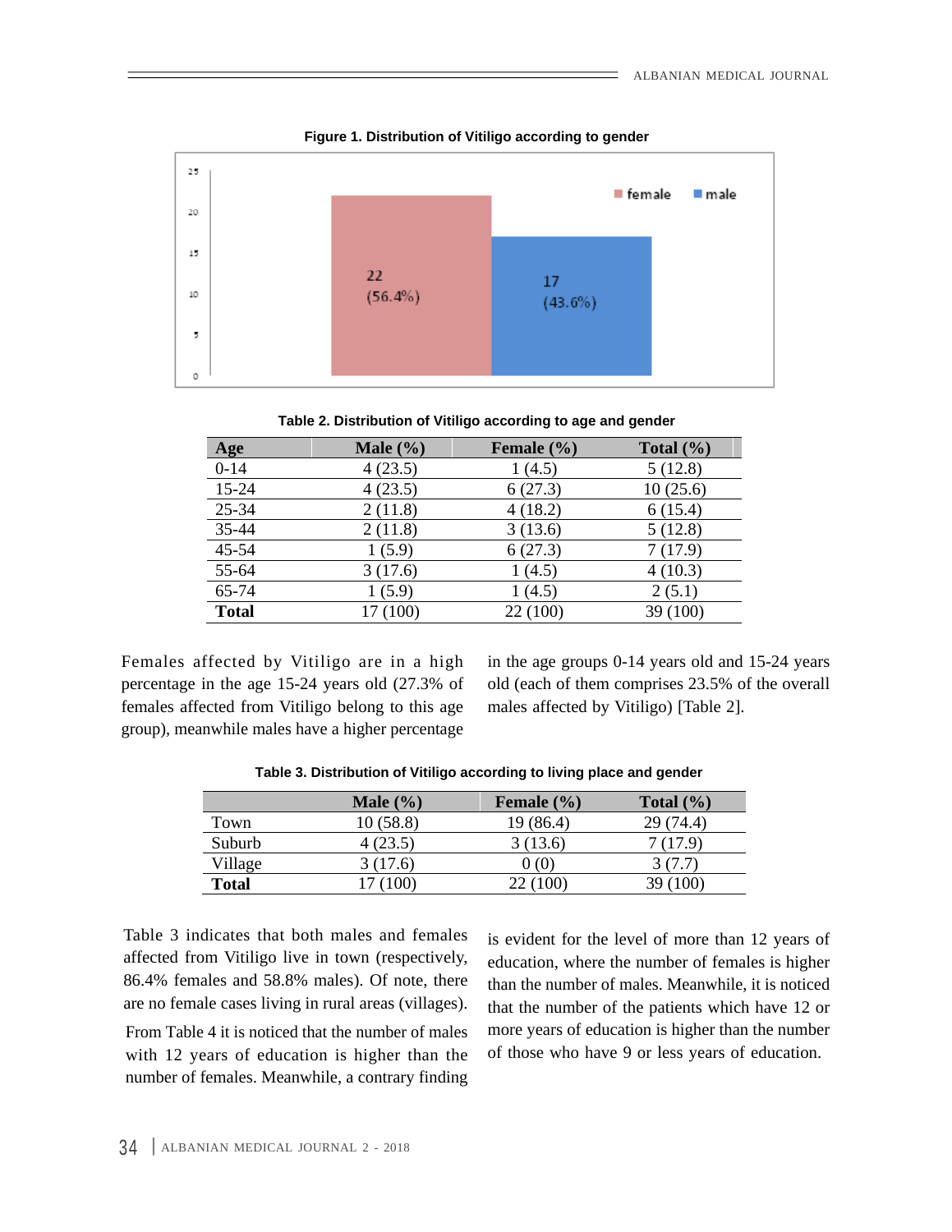| <b>Education</b>                   | Male $(\% )$ | Female $(\% )$ | Total $(\% )$ |
|------------------------------------|--------------|----------------|---------------|
| No education                       | 3(17.6)      | (4.5)          | 4(10.3)       |
| 9 years education                  | 2(11.8)      | 4(18.2)        | 6(15.4)       |
| 12 years education (including high | 9(52.9)      | 8(36.4)        | 17(43.6)      |
| school)                            |              |                |               |
| More than 12 years education       | 3(17.6)      | 9(40.9)        | 12(30.8)      |
| (including bachelor, master, PhD)  |              |                |               |
| <b>Total</b>                       | 17(100)      | 22(100)        | 39(100)       |

| Table 4. Distribution of Vitiligo according to educational level and gender |  |  |  |  |  |
|-----------------------------------------------------------------------------|--|--|--|--|--|
|                                                                             |  |  |  |  |  |

Based on the data obtained and the respective analysis, the index of dermatological life quality life as assessed by the administration of a

*Dermatological life quality index* standard deviation of 2.5. The median is 5. varies from 0 to 10 with a mean of 4.8 and a structured questionnaire to all study participants. Table 5 presents the distribution of the quality of

|                           | Question 1: The degree of concern that has brought the skin disease (vitiligo). |
|---------------------------|---------------------------------------------------------------------------------|
| not at all                | 4(10.3)                                                                         |
| a little                  | 29(74.4)                                                                        |
| very much                 | 6(15.3)                                                                         |
| Total                     | 39(100)                                                                         |
|                           | Question 2: The Degree of embarrassment and anxiety caused from the skin        |
| disease (vitiligo).       |                                                                                 |
| not at all                | 4(10.3)                                                                         |
| a little                  | 30(76.9)                                                                        |
| very much                 | 3(7.7)                                                                          |
| not relevant              | 2(5.2)                                                                          |
| Total                     | 39(100)                                                                         |
|                           | Question 3: The degree of skin disease (vitiligo) influence on daily work.      |
| not at all                | 23(59.0)                                                                        |
| a little                  | 6(15.4)                                                                         |
| not relevant              | 10(25.6)                                                                        |
| Total                     | 39(100)                                                                         |
|                           | Question 4: The degree of skin influence on the clothes that patient wear.      |
| not at all                | 21(53.8)                                                                        |
| a little                  | 13(33.3)                                                                        |
| not relevant              | 5(12.8)                                                                         |
| Total                     | 39(100)                                                                         |
|                           | Question 5: The degree of skin influence on social activity.                    |
| not at all                | 25(64.1)                                                                        |
| a little                  | 7(17.9)                                                                         |
| very much<br>not relevant | 1(2.6)<br>6(15.4)                                                               |
| Total                     | 39(100)                                                                         |

**Table 5. Self-perceived life quality among study participants**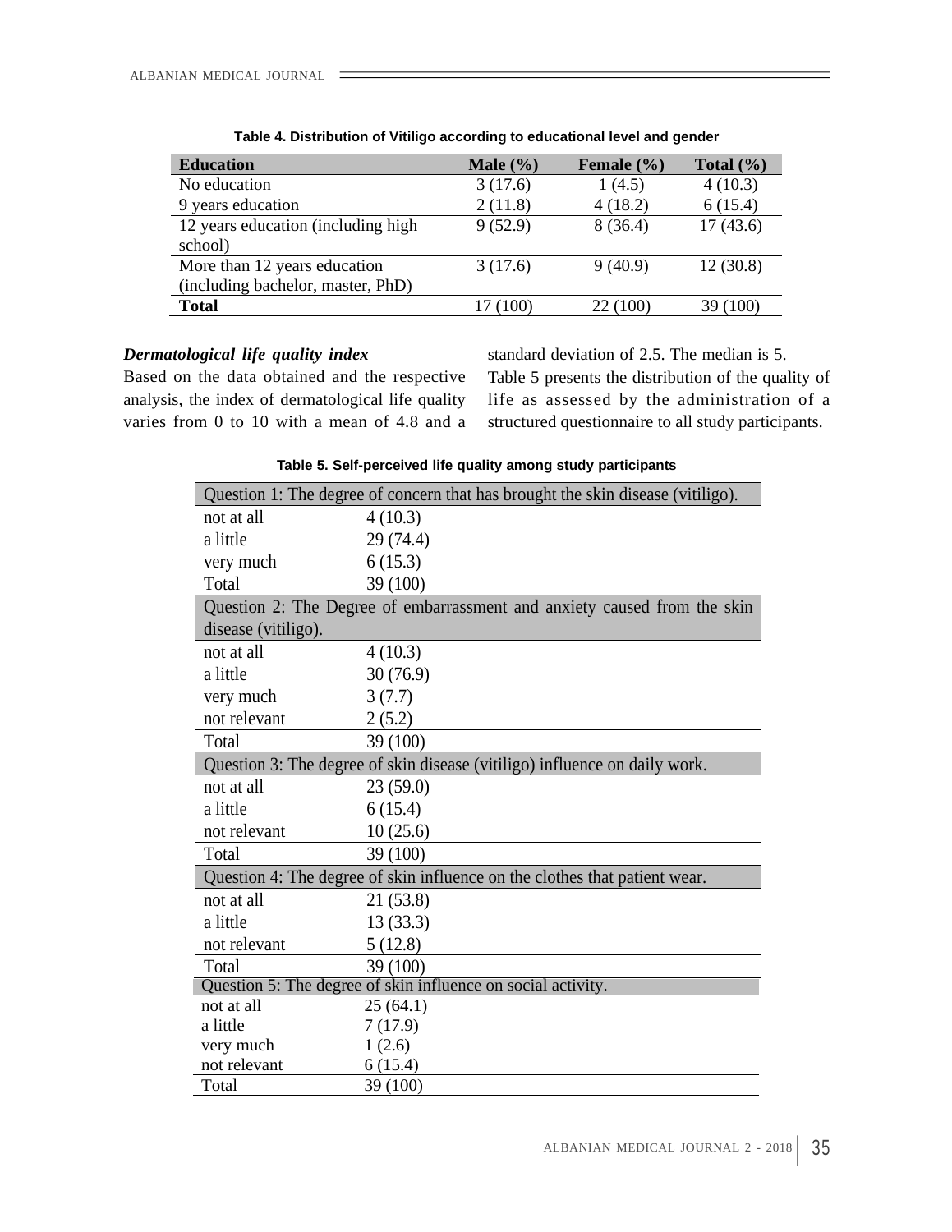|                             | Question 6: The degree of skin disease influence in any sport activity.      |
|-----------------------------|------------------------------------------------------------------------------|
| not at all                  | 23(59)                                                                       |
| a little                    | 2(5.2)                                                                       |
| not relevant                | 14(26.8)                                                                     |
| Total                       | 39 (100)                                                                     |
|                             | Question 7: The degree of influence of skin diseases in preventing from      |
| working and studying.       |                                                                              |
| no                          | 30(76.9)                                                                     |
| not relevant                | 9(23.1)                                                                      |
| Total                       | 39(100)                                                                      |
|                             | Question 8: The degree of skin disease created problems with partners or any |
| close friends or relatives. |                                                                              |
| not at all                  | 8(20.1)                                                                      |
| a little                    | 24(61.5)                                                                     |
| very much                   | 1(2.6)                                                                       |
| not relevant                | 6(15.4)                                                                      |
| Total                       | 39(100)                                                                      |
|                             | Question 9: Skin disease impact level in sexual relationship.                |
| not at all                  | 3(7.7)                                                                       |
| a little                    | 15(38.5)                                                                     |
| very much                   | 4(10.8)                                                                      |
| not relevant                | 17(43.6)                                                                     |
| Total                       | 39(100)                                                                      |
|                             | Question 10: The degree of skin treatment influence making your home messy   |
| or by taking time.          |                                                                              |
| not at all                  | 3(7.7)                                                                       |
| a little                    | 26(66.7)                                                                     |
| very much                   | 4(10.3)                                                                      |
| not relevant                | 6(15.4)                                                                      |
| Total                       | 39 (100)                                                                     |

life quality of individuals and was a significant from the skin disease treatment  $(p<0.001)$ . Categories which were more sensitive from skin

**Discussion** disease (vitiligo) included the age groups 15-24 Based on the data analysis above, it was noticed years and 25-34 years, where subjects which that gender was influential in the degree of concern belonged to these age groups categories repre that brings Vitiligo (p=0.01) and in the degree of sented the highest percentage of the persons who embarrassment and anxiety due to this skin disease have concerns as a result of the skin disease status. (p=0.01), where females were proven to be the Based on the data analysis, there is evidence that most sensitive category. living place feature is a determinant for the Age-group influenced the impact of dermatological concerns' level as the result of skin disease status determinant of vitiligo's impact on social activities activities  $(p=0.026)$ , sexual difficulties level as the ( $p=0.007$ ), for the selection of clothes ( $p=0.007$ ), result of skin disease states ( $p=0.0047$ ). The in problems with relatives as the result of skin category which was more sensitive toward the skin disease status (p=0.007) and in problems caused impact for the dermatological life quality included (p=0.01), skin disease impact level on social individuals who live in the cities.

From the data analysis results that education is a